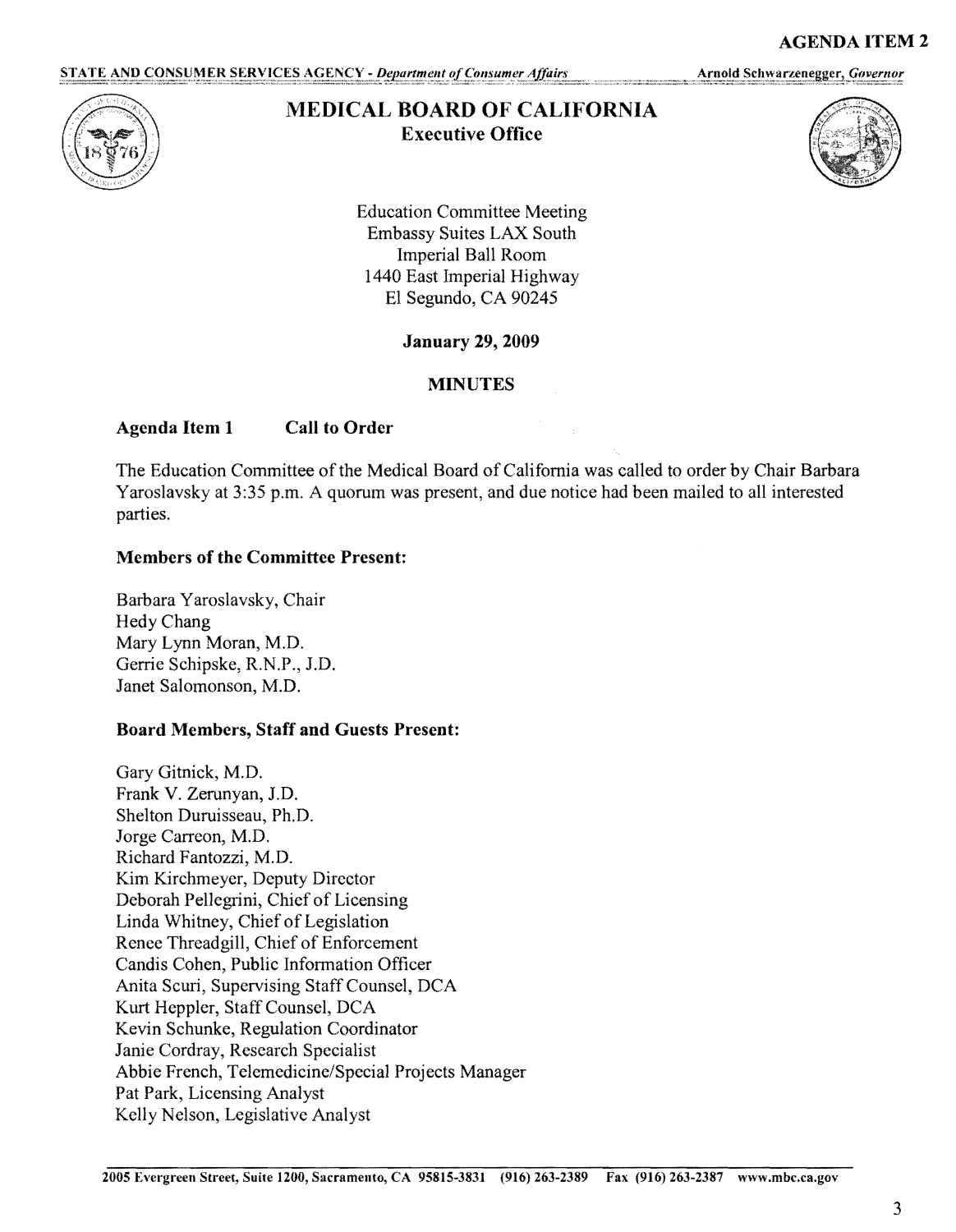Education Committee Minutes, page 2 January 29, 2009

Paulette Romero, Associate Analyst Randy Freitas, Business Services Office Julie D'Angelo Fellmeth, Center for Public Interest Law Meredith D'Angelo, Center for Public Interest Law Patrick McKenna, Center for Public Interest Law Zennie Coughlin, Kaiser Permanente Brett Michelin, California Medical Association Tara Leigh Kittle, Blue Diamond Foundation Francesca Lucero, Blue Diamond Foundation Eric Batch, American Heart Association

#### **Agenda Item 2 Approval of the April 24, 2008 Minutes**

It was M/S/C to approve the minutes of the November 6, 2008 meeting.

## **Agenda Item 3 Opening Remarks by the Chair**

Committee Chair Barbara Y aroslavsky noted the Medical Board has long been concerned that too few people know how to contact the Medical Board when they need to, as other medical and regulatory boards nationwide also have experienced. While the Board's dedicated communications staff continues to seek methods to reach the public, she indicated she's particularly excited with the proposal to be discussed at this meeting -- a regulation requiring physicians to prominently post a sign that notes physicians are licensed and regulated by the Board, with Board contact information. She believes it is an effective proposal whose time has finally come. The Board's goal is to provide every patient who sees a physician with Board contact information, balancing the patient's right to know with a minimal obligation on physicians.

#### **Agenda Item 4 Regulatory Proposal to Require Posting of a Sign Regarding Physician Regulation by the Medical Board of California - Ms. Cohen**

Information Officer Candis Cohen reminded the members this topic has been discussed by this committee since 2003, and at its last meeting members had voted unanimously to recommend to the full Board that a regulation be adopted that requires patients he informed physicians are licensed by the Medical Board of California. The next day the full Board approved the recommendation of the committee.

Ms. Cohen told the committee of the various interested parties she had sent written invitations to regarding today's meeting. Staff's proposal was relatively succinct, given the amount of information required to be posted by some other medical boards in the U.S. It is one statement -- physicians are licensed and regulated by the Medical Board of California, with the Board's (800) public telephone number and its Web site address. She proposed the signs be prominently displayed in physicians' waiting rooms where patients may see them, leaving the exact location to individual physicians. She then asked the committee to take public comment, discuss the proposal, and, if they were ready, ask the full Board the next day for concurrence so a regulatory hearing could he set for the Board's next meeting.

Dr. Salomonson asked about physicians who do not work in an office, such as hospitals and emergency departments. She suggested physicians who do not have offices might he required to put the information about by whom they are licensed on their business cards.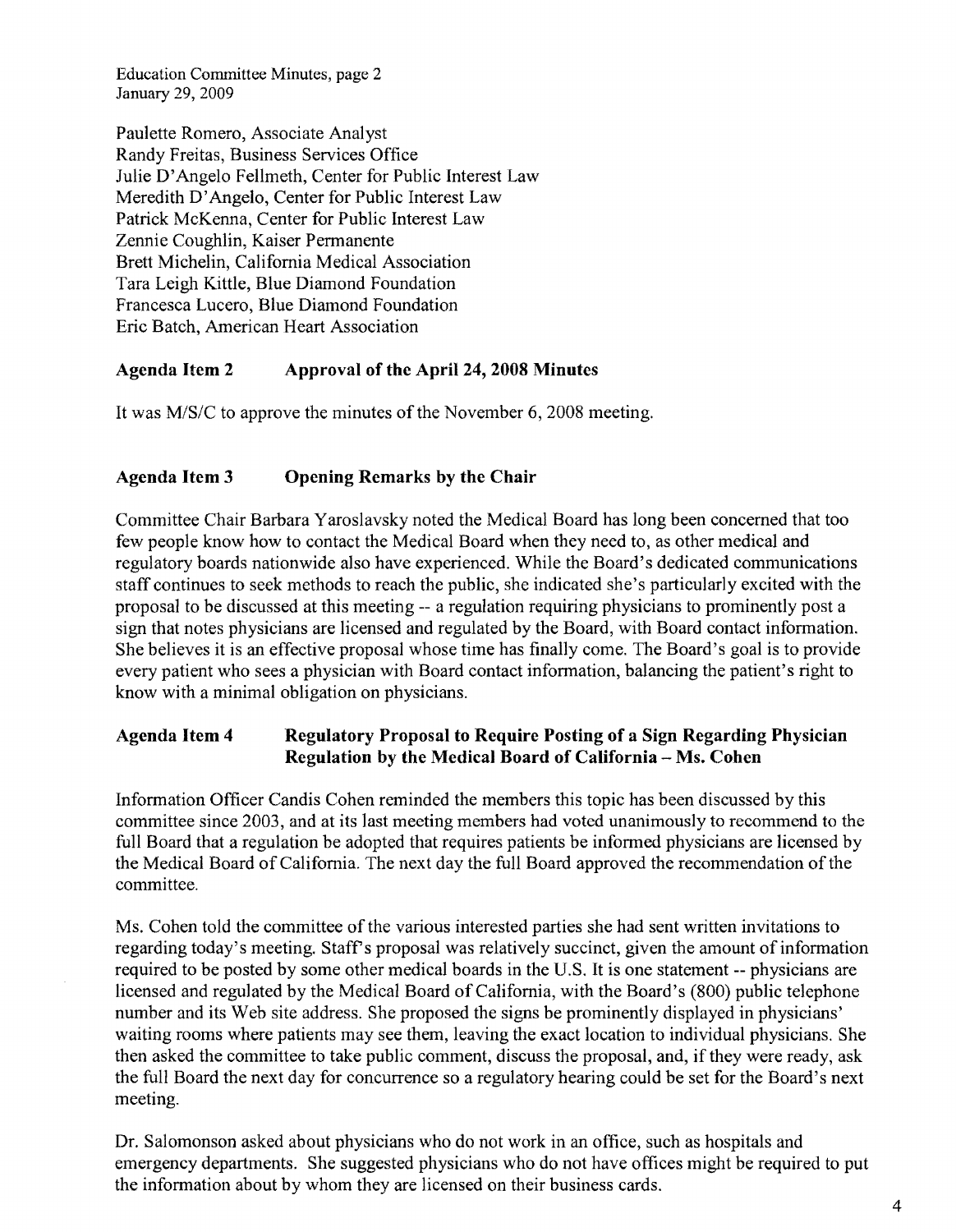Ms. Schipske agreed, noting that this posting requirement should apply to wherever physicians practice.

Ms. Cohen asked if the language could be broadened to read "wherever (a physician) practices medicine"?

Ms. Y aroslavsky asked where physicians would get the language required, and Ms. Cohen said from the Medical Board's Web site.

Public comment on the proposal was then taken.

Zennie Coughlin, Kaiser Permanente, Northern California, said she had no formal position, but shared that from their experience specification of a type of font would be desirable for uniformity.

Tara Leigh Kittle, Blue Diamond Foundation, said she thought this was a great first step, noting the Board could never reach everyone, all the time. She suggested adding one sentence to the sign as to what it means to be licensed and regulated by the Medical Board. She also noted all the information to be required on a sign could be added to discharge instructions, and all physicians who see a patient should be required to leave their business cards with a patient.

Julie D'Angelo Fellmeth, Center for Public Interest Law, supports the proposal and noted under Business and Professions Code section 138 it is not optional. She shared Dr. Salomonson's concern about how physicians who do not have office-based practices could comply and said they should be given other options such as handing patients a piece of paper with the required information on it - be it an invoice, letterhead, discharge instructions, etc. If on a piece of paper, it could be right above or below where a patient signs, to encourage it being read. She also suggested staff consult her report as the Board's enforcement monitor for information about how other Department of Consumer Affairs' boards and bureaus handle this issue.

Yvonne Choong, California Medical Association, expressed several concerns. She said this proposed regulation was unnecessary because Business and Professions Code section 680 already requires health care practitioners to wear a name tag that indicates their status as a licensee of the state. Senior Counsel Anita Scuri said Business and Professions Code section 138 would permit passage of a regulation as contemplated by the committee. Ms. Choong said this proposal is just one more requirement of an already overburdened profession, and all these rules are beginning to interfere with the practice of medicine. Ms. Yaroslavsky asked how these rules go to the quality of care physicians are providing, adding that they are simply part of doing business. Ms. Choong said CMA agrees with the intent of providing information, but not the mandate. She recommended physicians just add the information about contacting the Medical Board to existing paperwork or cards. Dr. Moran said she believed the sign was the better way to go, and was simple, inexpensive, and nonintrusive.

Ms. Chang asked Ms. D'Angelo Fellmeth for more information about the laws in this area. Ms. D'Angelo Fellmeth said Business and Professions Code section 680 requires a health care practitioner to disclose, while working, his or her name and license status on a name tag. This law was enacted to allow patients to discern the professional level of the person treating them. Business and Professions Code section 138 was enacted to require every board in the Department of Consumer Affairs to require their licensees to provide notice to their customers/patients that they are licensed by this state. This requirement was intended to permit the public to know what level of government was regulating that profession.